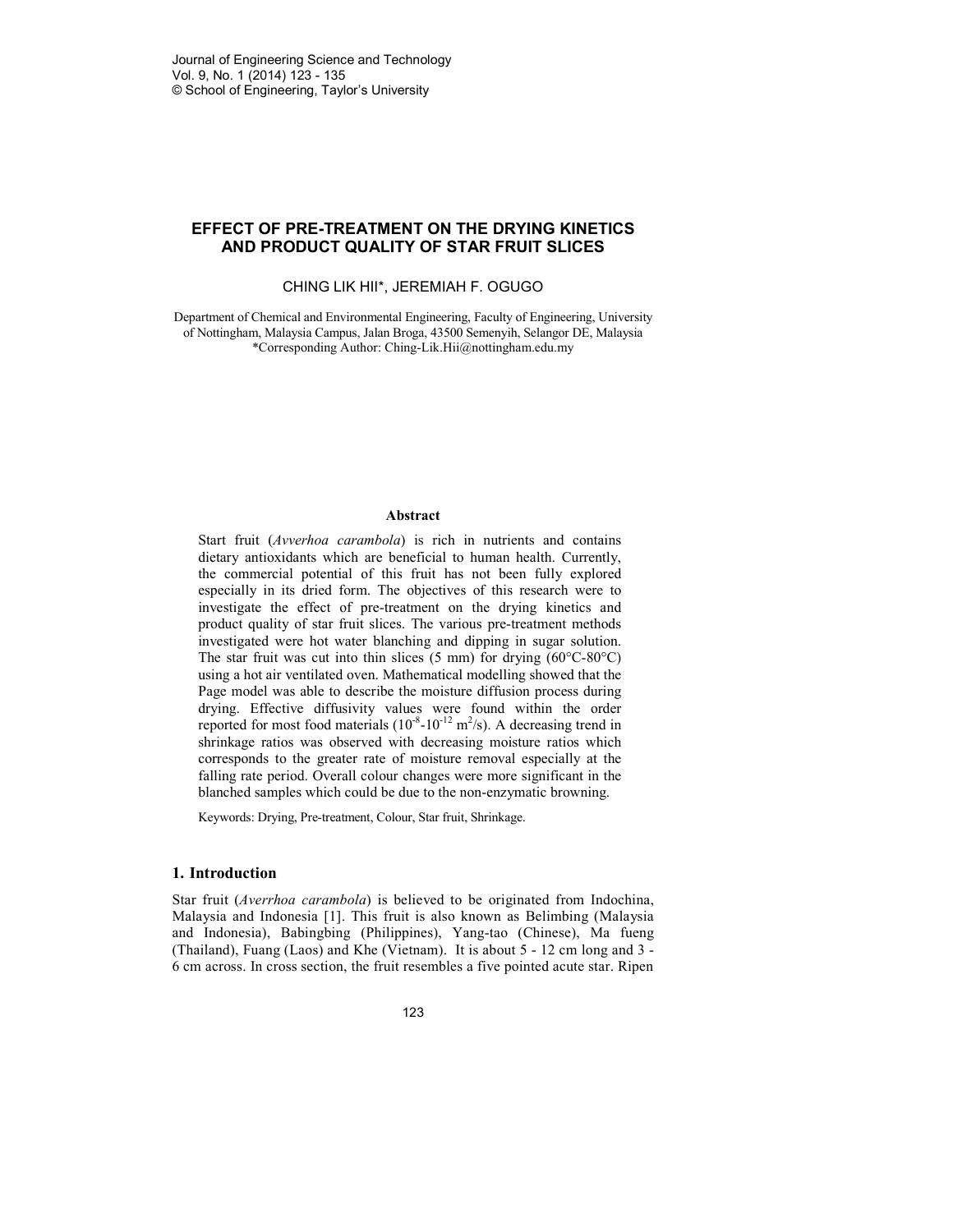| <b>Nomenclatures</b> |                                                      |  |  |  |
|----------------------|------------------------------------------------------|--|--|--|
| a, b, k, g, n        | Constants in empirical models                        |  |  |  |
| $D_{\rho}$           | Effective diffusivity $(m^2/s)$                      |  |  |  |
| E                    | Equilibrium                                          |  |  |  |
| Exp                  | Experimental value                                   |  |  |  |
| F                    | Final sample                                         |  |  |  |
| $\overline{I}$       | Initial sample                                       |  |  |  |
| $L^*a^*b$            | CIE colour space parameters                          |  |  |  |
| $M_e$                | Equilibrium moisture content (g $H_2O/g$ dry solids) |  |  |  |
| $M_i$                | Initial Moisture content ( $g H2O/g$ dry solids)     |  |  |  |
| $M_t$                | Moisture content (g $H_2O/g$ dry solids)             |  |  |  |
| $\boldsymbol{N}$     | Number of observations                               |  |  |  |
| 0                    | Reference sample                                     |  |  |  |
| Pre                  | Predicted values                                     |  |  |  |
| $R^2$                | Coefficient of determination                         |  |  |  |
| T                    | Thickness, mm                                        |  |  |  |
| T <sub>o</sub>       | Initial thickness, mm                                |  |  |  |
| $\boldsymbol{t}$     | Time, min                                            |  |  |  |
| Ζ                    | Nubmer of constants                                  |  |  |  |
| Greek Symbols<br>ΔE  | Overall colour change                                |  |  |  |
| <b>Abbreviations</b> |                                                      |  |  |  |
| <b>MR</b>            | Moisture ratio                                       |  |  |  |
| <b>RMSE</b>          | Root mean square error                               |  |  |  |

star fruit changes it colour from green to yellow/orange colour. It takes about 60- 75 days for the fruit to mature on the tree and eventually ripen.

In general, a mature fruit tree can produce about 112-160 kg or more of fruits annually. The main harvesting seasons are normally from June through February with peak season from August to October and December to February [2]. The whole fruit is edible including the waxy skin and is normally consumed in the fresh form with or without the skin layer. The taste of the fruit is a mixture of sweet and sour taste which is like a cross between apple and grape taste. It can also be used in cooking such as in chutney, curry and pastry. Star fruit is also a very good source of antioxidants and can effectively scavenge free radicals. Epicatechin and proanthocyanidins are the major phenolic compounds present in star fruit that contribute towards the antioxidant activity [3].

To date, eleven types of local fruits namely the star fruit, dragon fruit, pineapple, rambutan, durian, pomelo, papaya, mango, mangosteen, jack fruit and guava have been identified as the new export earners for Malaysia. These "exotic" fruits are fast gaining popularity worldwide with an estimated market worth of over USD10 billion annually [4]. Table 1 shows the planted area and production of star fruit as compared to other fruits typically planted in Malaysia. Malaysia is also one of the biggest exporters of start fruit in the world [5].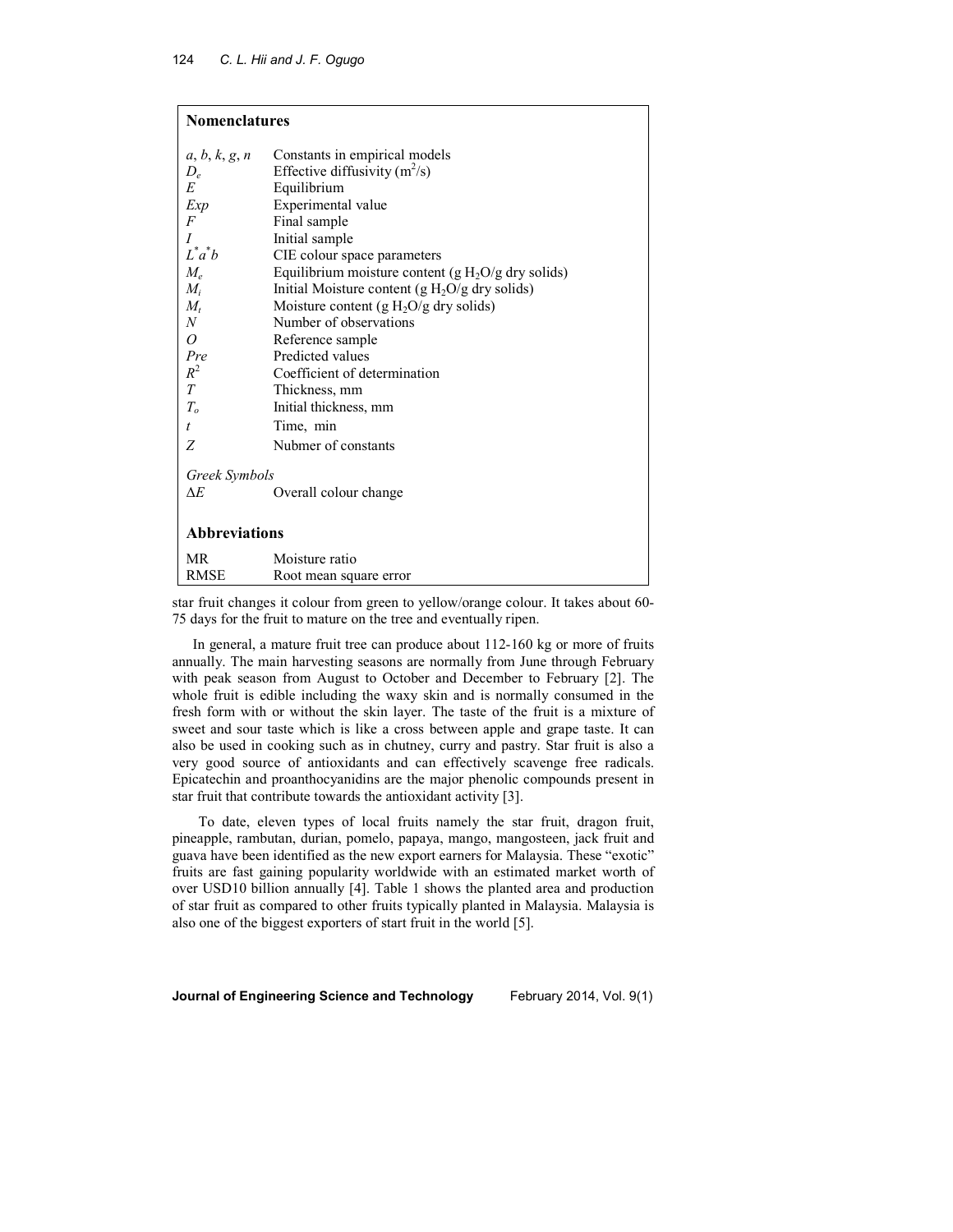Typically most fruits or any agriculture products can be dried for the purpose of preservation by using tunnel dryer [6], heatpump dryer [7, 8], vacuum dryer [9], freeze dryer [10], solar dryer [11, 12] and natural sun dryer [13]. Pretreatment prior to drying is usually carried out to preserve the nutrients and to enhance the appearance of the dried product. To date, none of the reported studies investigate the drying of star fruits under the influence of drying temperatures and pre-treatments. Star fruit is also under-utilized and commercially not available in processed or dried forms. Therefore, the objectives of the studies were to carry out hot air drying of pre-treated start fruit slices and examine the product quality in terms of shrinkage and colour. The pre-treatment methods investigated were hot water blanching and dipping with sugar solution.

| <b>Fruit name</b> | <b>Planted</b><br>area (Ha) | <b>Production</b><br>(metric tonne) |
|-------------------|-----------------------------|-------------------------------------|
| Star fruit        | 1,276                       | 11,820                              |
| Papaya            | 3,403                       | 49,760                              |
| Durian            | 104,655                     | 300,470                             |
| Langsat           | 6,925                       | 25,660                              |
| Mango             | 9,760                       | 25,510                              |
| Jackfruit         | 3,962                       | 27,459                              |
| Banana            | 29,790                      | 294,530                             |
| Rambutan          | 25,460                      | 82,740                              |
| Watermelon        | 11,750                      | 238,050                             |

**Table 1. Typical Tropical Fruits Planted in Malaysia.** 

#### **2. Materials and Methods**

### **2.1. Drying procedure**

Star fruit was bought from a local supermarket at Semenyih town, Selangor. Matured and ripen fruits without brown spots were selected, washed and then sliced transversely using a sharp knife into 5 mm thickness at 10 gm each. The seeds were removed from the samples prior to drying. About 12 pieces of fruit slices were arranged on a perforated meshed tray before placing it into the hot air oven.

Drying was carried out using an air ventilated oven (Memmert, Germany) as described in Table 2. Figure 1 shows the schematic diagram of the air ventilated oven. The oven temperature can be adjusted to the accuracy of 0.1°C. The direction of air flow is parallel to the samples on the tray which was position in the middle of the drying compartment. The velocity of airflow was about 0.8 m/s and the moisture laden air was ventilated through a small aperture at the back of the oven. The weight of the sample was determined every hour until the sample reached constant weight. Drying was terminated at this stage and the final reading was used as the equilibrium moisture content. Moisture content was determined by drying the sample inside the oven at 105°C for at least 24 hours until constant weight was achieved [14]. The drying kinetics was determined based on the moisture content, Eq. (1) and moisture ratios, Eq. (2).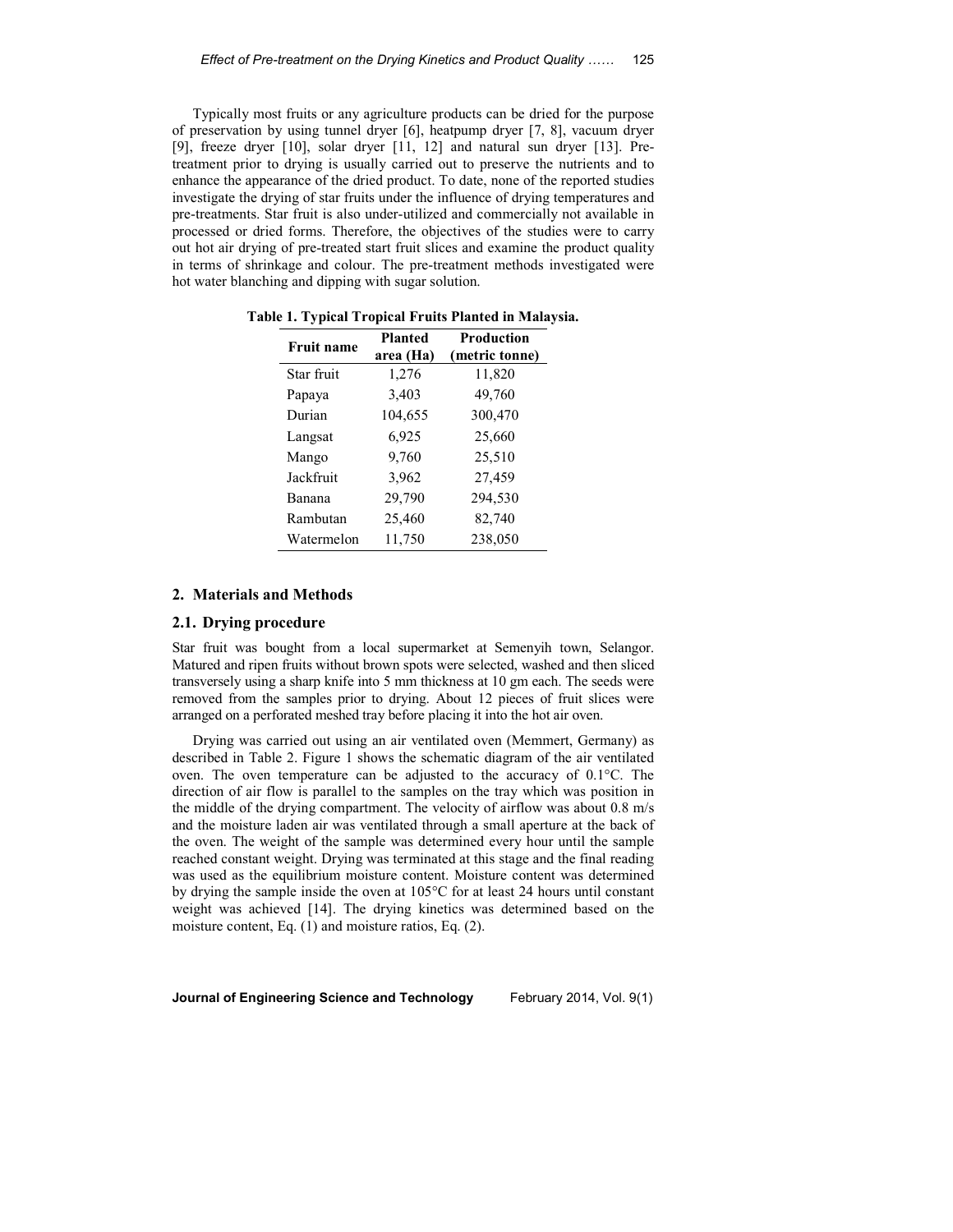Moisture content: 
$$
M_f = \frac{\text{Mass sample (g)} - \text{Bone dry mass (g)}}{\text{Bone dry mass (g)}}
$$
 (1)

$$
Moisture Ratio (MR) = \frac{M_r M_e}{M_r M_e}
$$
 (2)

| Table 2. Drying Conditions in the Oven. |                                      |                                                     |  |  |
|-----------------------------------------|--------------------------------------|-----------------------------------------------------|--|--|
| Treatment                               | Drying<br>temperatures $(^{\circ}C)$ | Code                                                |  |  |
| Control                                 |                                      | C <sub>60</sub> , C <sub>70</sub> , C <sub>80</sub> |  |  |
| Sugar dipped                            | 60, 70, 80                           | S60, S70, S80                                       |  |  |
| Blanched                                |                                      | B60, B70, B80                                       |  |  |



 **Fig. 1. Schematic Diagram of the Drying Oven.** 

Two types of pre-treatment methods were applied to the samples namely sugar pre-treatment and blanching. Sugar pre-treatment was carried out by dipping the samples in a sugar solution (0.9975 kg solute/kg solution) at room temperature for 30 minutes. The idea of sugar pre-treatment was to provide a subtle sweetness to mask the astringency and sourness of the samples and not for the purpose of osmotic dehydration. Blanching was carried out by immersing the samples in 700 ml hot water at 80°C on a hot plate for 2 minutes. The purpose of blanching was to inactivate the oxidase enzyme that is responsible for enzymatic browning. At the end of blanching, the samples were blotted dry to remove the excess water and let cool to room temperature.

# **2.2. Product quality**

Dried product quality was determined for overall colour changes and shrinkage ratios. Colour was measured by using a handheld colour meter (Accuprobe, USA) according to the CIE  $(L^*a^*b^*)$  colour space. The overall colour change  $(\Delta E)$  was calculated based on Eq. (2).

$$
\Delta E^2 = (L_f^* - L_o^*)^2 + (a_f^* - a_o^*)^2 + (b_f^* - b_o^*)^2 \tag{3}
$$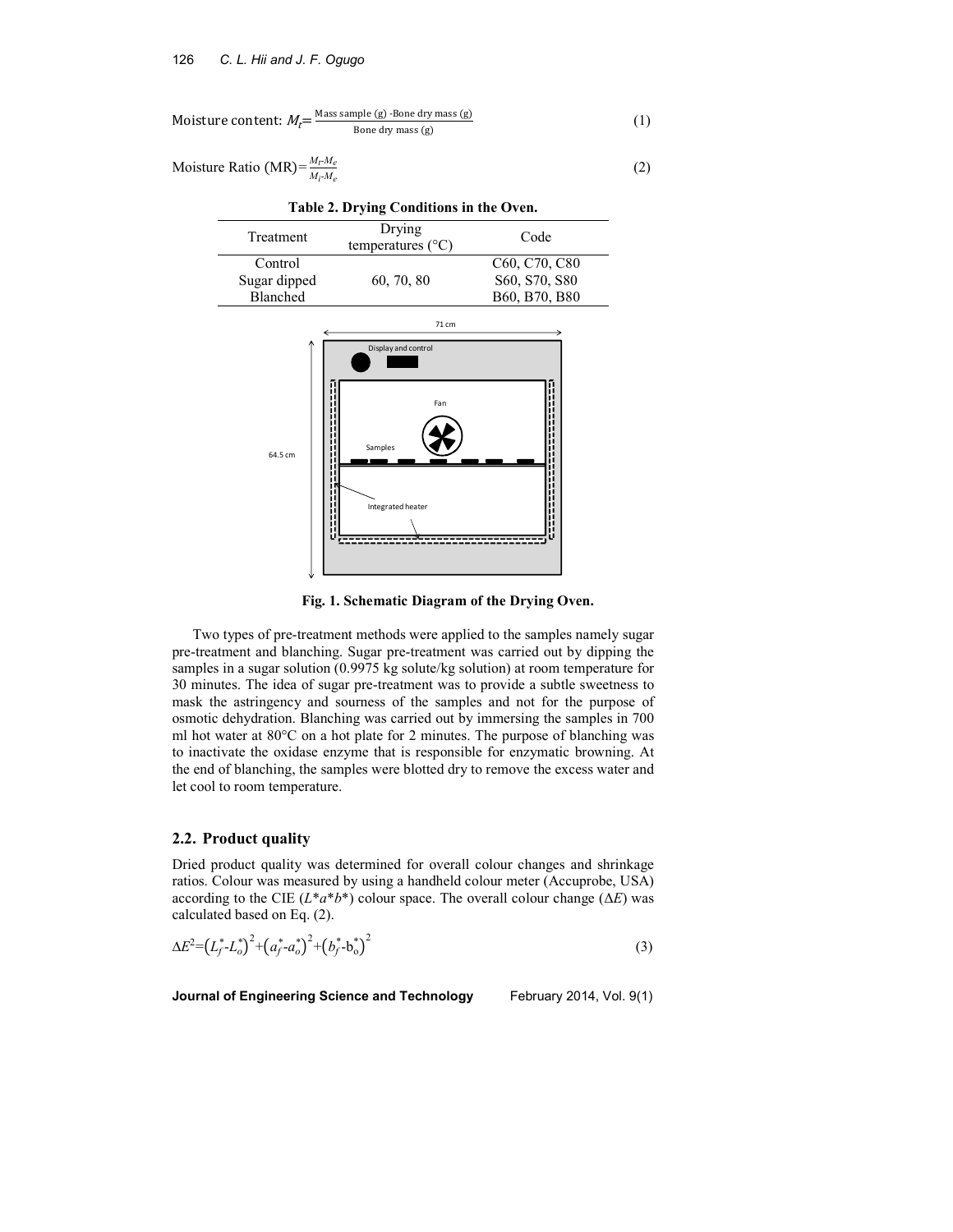where subscript *o* and *f* refer to the reference (before drying) and final dried samples respectively.

Shrinkage was determined by measuring the thickness (*T*) of the sample using a vernier calliper (Mitutoyo, Japan) during drying with reference to the initial thickness  $(T_o)$ . Shrinkage ratio was determined as  $T/T_o$ .

All the above measurements were carried out at the same spot on the star fruit slices as indicated in Fig. 2 at the middle section (indicated by the dotted circle) of the cut slices.



**Fig. 2. Measuring Spot on Star Fruit Slice.**

## **2.3. Mathematical modeling**

Mathematical modelling was carried out by fitting the semi-empirical models to the experimental drying curve as shown in Table 3. Regression analyses were performed using SOLVER (MS Excel 2007, MS office, USA). The criterions for selecting the best model were based on the highest  $R^2$ , the lowest chi-square, Eq. (4) and RMSE, Eq. (5) values [15].

Effective diffusivity  $(D_e)$  was determined based on the first term of the Fick's law analytical solution in slab form, Eq. (6). The equation can be linearized by applying natural logarithm at both sides, Eq. (7). The slope from the linear graph was used to determine for effective diffusivity [16].

**Table 3. Semi-empirical Models.** 

| Model       | <b>Equation</b>                  |
|-------------|----------------------------------|
| Newton      | $MR = \exp(-kt)$                 |
| Page        | $MR = \exp(-kt^n)$               |
| Logarithmic | $MR = a.\exp(-kt) + c$           |
| Two-term    | $MR = a.\exp(-kt) + b.\exp(-gt)$ |
|             |                                  |

$$
Chi-square = \frac{\sum_{i=1}^{N} (MR_{Pre,i}-MR_{exp,i})^2}{N \cdot Z}
$$
\n(4)

RMSE=
$$
\left[\frac{1}{N}\sum_{i=1}^{N} (MR_{pre,i} - MR_{exp,i})^2\right]^{1/2}
$$
 (5)

$$
MR = \frac{8}{\pi^2} \exp\left(-\frac{\pi^2 D_e t}{T^2}\right) \tag{6}
$$

$$
\ln MR = \ln\left(\frac{8}{\pi^2}\right) - \left(\frac{\pi^2 D_e t}{T^2}\right) \tag{7}
$$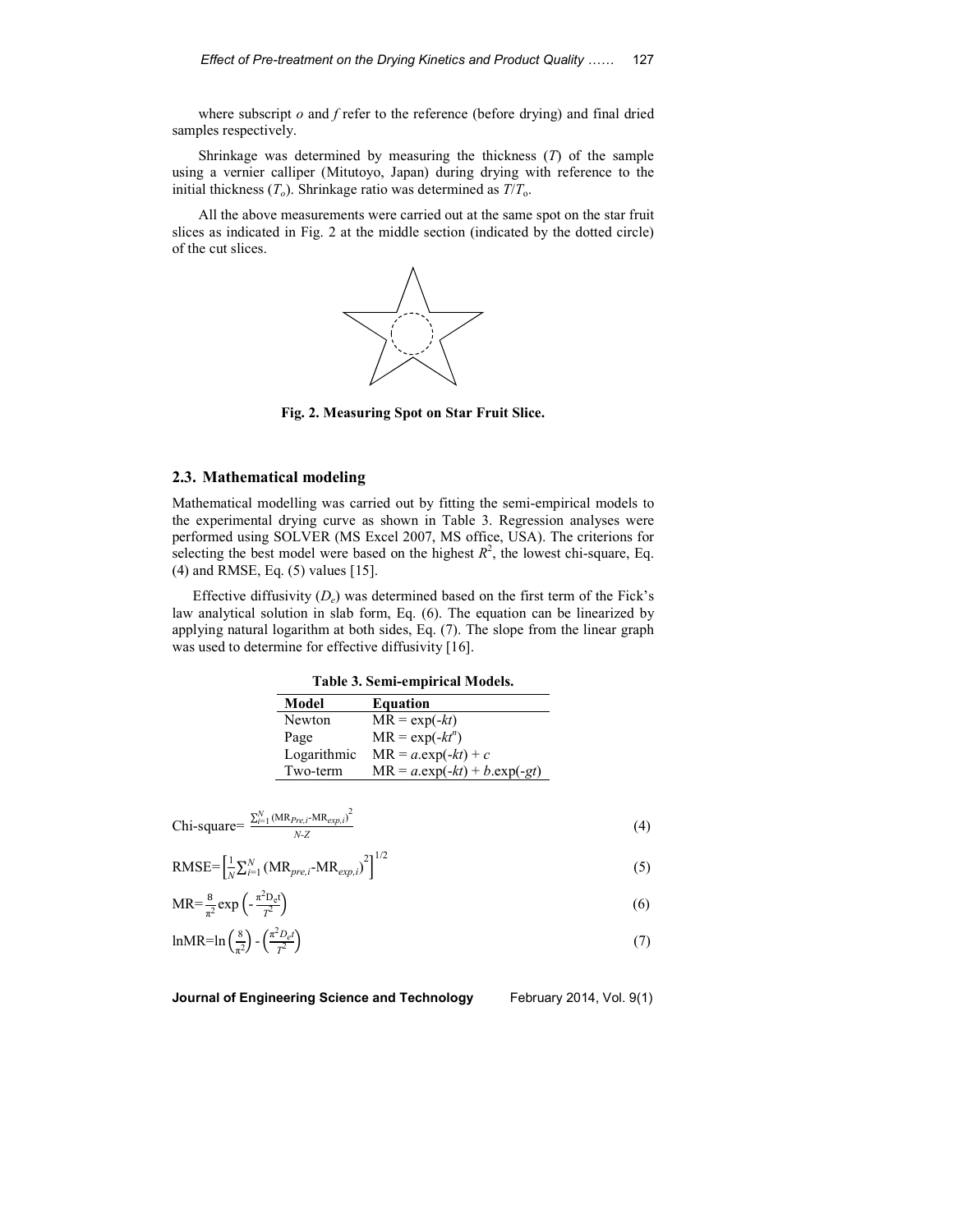The stabilized compacted specimens of the various mixtures were cured at their molding water content for four days at the laboratory temperature  $(21 + 2^{\circ}C)$ before testing.

# **3. Results and Discussion**

# **3.1. Drying kinetics and modeling**

Tables 4 to 6 show results of the regression analyses carried out based on the four semi-empirical models. Mathematical modelling showed that the Page model was able to predict the experimental data with reasonably good accuracy based on the highest  $R^2$ , the lowest chi-square and RMSE values.

| www.mg (Control).<br>$R^2$ |                  |        |            |             |
|----------------------------|------------------|--------|------------|-------------|
| <b>Equation</b>            | <b>Constants</b> |        | Chi-square | <b>RMSE</b> |
| $60^{\circ}$ C             |                  |        |            |             |
| Newton                     | $k = 0.0096$     | 0.9914 | 0.0022     | 0.0443      |
| Page                       | $n = 1.3233$     | 0.9985 | 0.0003     | 0.0144      |
|                            | $k = 0.0021$     |        |            |             |
| Logarithmic                | $a = 1.0233$     | 0.9929 | 0.0021     | 0.0380      |
|                            | $k = 0.0090$     |        |            |             |
|                            | $c = -0.0233$    |        |            |             |
| Two-term                   | $A = 0.6590$     | 0.9914 | 0.0033     | 0.0443      |
|                            | $k = 0.0096$     |        |            |             |
|                            | $c = 0.3410$     |        |            |             |
|                            | $g = 0.0096$     |        |            |             |
| $70^{\circ}$ C             |                  |        |            |             |
| Newton                     | $k = 0.0109$     | 0.9908 | 0.0023     | 0.0449      |
| Page                       | $n = 1.3409$     | 0.9988 | 0.0002     | 0.0130      |
|                            | $k = 0.0023$     |        |            |             |
| Logarithmic                | $a = 1.0258$     | 0.9924 | 0.0022     | 0.0382      |
|                            | $k = 0.0102$     |        |            |             |
|                            | $c = -0.0258$    |        |            |             |
| Two-term                   | $A = 0.6590$     | 0.9908 | 0.0036     | 0.0449      |
|                            | $k = 0.0109$     |        |            |             |
|                            | $c = 0.3410$     |        |            |             |
|                            | $g = 0.0109$     |        |            |             |
| $80^{\circ}$ C             |                  |        |            |             |
| Newton                     | $k = 0.0109$     | 0.9889 | 0.0023     | 0.0449      |
| Page                       | $n = 1.3409$     | 0.9982 | 0.0002     | 0.0130      |
|                            | $k = 0.0023$     |        |            |             |
| Logarithmic                | $a = 1.0258$     | 0.9925 | 0.0022     | 0.0382      |
|                            | $k = 0.0102$     |        |            |             |
|                            | $c = -0.0258$    |        |            |             |
| Two-term                   | $a = 0.6590$     | 0.9889 | 0.0036     | 0.0449      |
|                            | $k = 0.0109$     |        |            |             |
|                            | $c = 0.3410$     |        |            |             |
|                            | $g = 0.0109$     |        |            |             |

**Table 4. Results of Mathematical Modeling (Control).**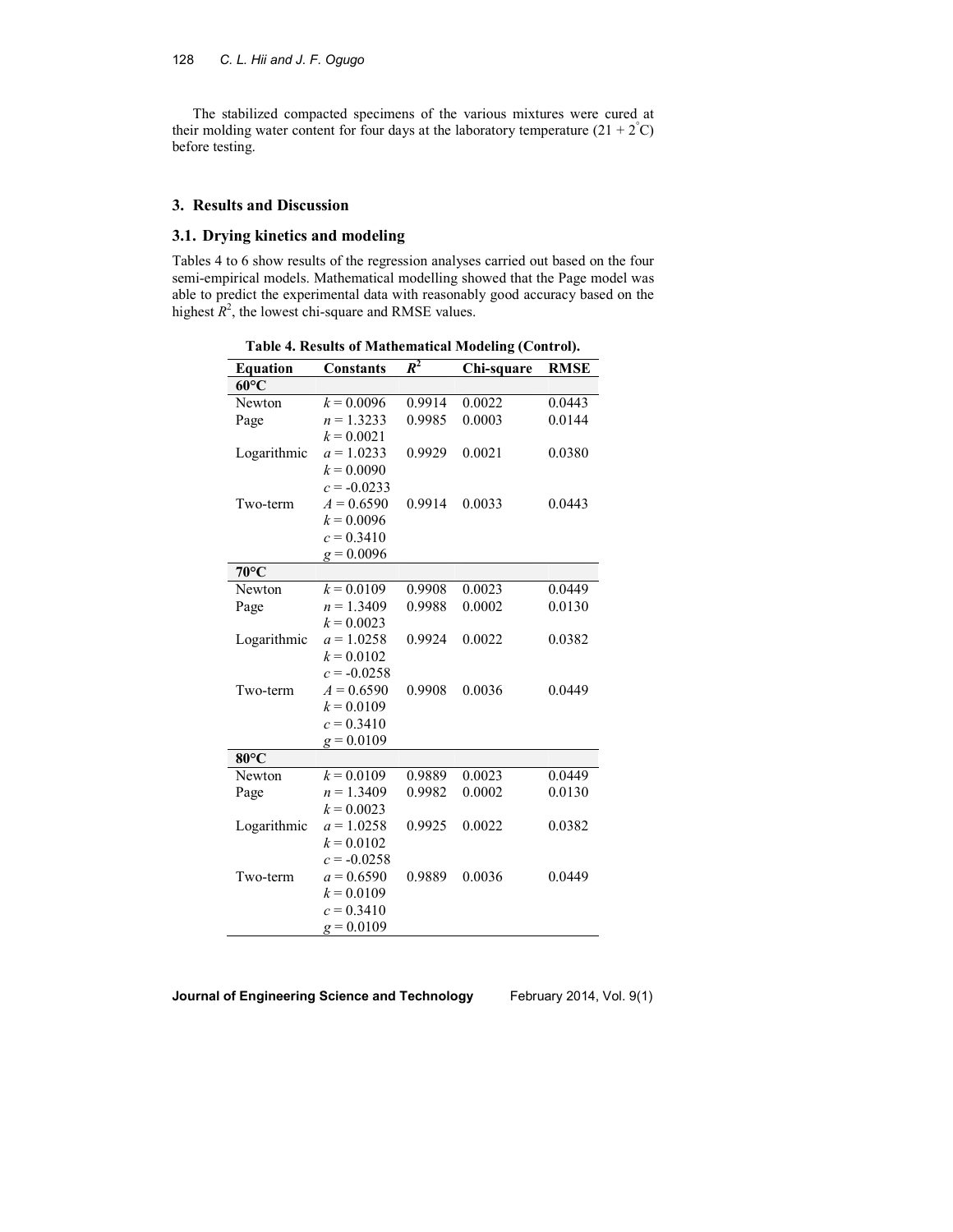| <b>Equation</b> | <b>Constants</b> | $R^2$  | Chi-square | <b>RMSE</b> |
|-----------------|------------------|--------|------------|-------------|
| $60^{\circ}$ C  |                  |        |            |             |
| Newton          | $k = 0.0090$     | 0.9919 | 0.0022     | 0.0444      |
| Page            | $n = 1.3138$     | 0.9987 | 0.0002     | 0.0136      |
|                 | $k = 0.0020$     |        |            |             |
| Logarithmic     | $a = 1.0324$     | 0.9939 | 0.0018     | 0.0358      |
|                 | $k = 0.0082$     |        |            |             |
|                 | $c = -0.0324$    |        |            |             |
| Two-term        | $a = 0.6590$     | 0.9920 | 0.0033     | 0.0444      |
|                 | $k = 0.0090$     |        |            |             |
|                 | $c = 0.3410$     |        |            |             |
|                 | $g = 0.0090$     |        |            |             |
| $70^{\circ}$ C  |                  |        |            |             |
| Newton          | $k = 0.0114$     | 0.9911 | 0.0021     | 0.0433      |
| Page            | $n = 1.3362$     | 0.9990 | 0.0002     | 0.0116      |
|                 | $k = 0.0025$     |        |            |             |
| Logarithmic     | $a = 1.0212$     | 0.9925 | 0.0021     | 0.0378      |
|                 | $k = 0.0108$     |        |            |             |
|                 | $c = -0.0212$    |        |            |             |
| Two-term        | $a = 0.6590$     | 0.9913 | 0.0034     | 0.0434      |
|                 | $k = 0.0114$     |        |            |             |
|                 | $c = 0.3410$     |        |            |             |
|                 | $g = 0.0114$     |        |            |             |
| $80^{\circ}$ C  |                  |        |            |             |
| Newton          | $k = 0.0145$     | 0.9907 | 0.0018     | 0.0395      |
| Page            | $n = 1.3317$     | 0.9991 | 0.0001     | 0.0105      |
|                 | $k = 0.0035$     |        |            |             |
| Logarithmic     | $a = 1.0457$     | 0.9913 | 0.0018     | 0.0336      |
|                 | $k = 0.0132$     |        |            |             |
|                 | $c = -0.0457$    |        |            |             |
| Two-term        | $a = 0.6334$     | 0.9908 | 0.0031     | 0.0395      |
|                 | $k = 0.0145$     |        |            |             |
|                 | $c = 0.3666$     |        |            |             |
|                 | $g = 0.0145$     |        |            |             |

**Table 5. Results of Mathematical Modeling (Sugar Dipped).** 

|  |  | Table 6. Results of Mathematical Modeling (Blanched). |  |
|--|--|-------------------------------------------------------|--|
|--|--|-------------------------------------------------------|--|

| <b>Equation</b> | <b>Constants</b> | $\mathbb{R}^2$ | Chi-square | <b>RMSE</b> |
|-----------------|------------------|----------------|------------|-------------|
| $60^{\circ}$ C  |                  |                |            |             |
| Newton          | $k = 0.0088$     | 0.9900         | 0.0027     | 0.0486      |
| Page            | $n = 1.3438$     | 0.9983         | 0.0003     | 0.0158      |
|                 | $k = 0.0017$     |                |            |             |
| Logarithmic     | $a = 1.0360$     | 0.9926         | 0.0022     | 0.0394      |
|                 | $k = 0.0080$     |                |            |             |
|                 | $c = -0.036$     |                |            |             |
| Two-term        | $a = 0.6591$     | 0.9902         | 0.0039     | 0.0486      |
|                 | $k = 0.0088$     |                |            |             |
|                 | $c = 0.3410$     |                |            |             |
|                 | $g = 0.0088$     |                |            |             |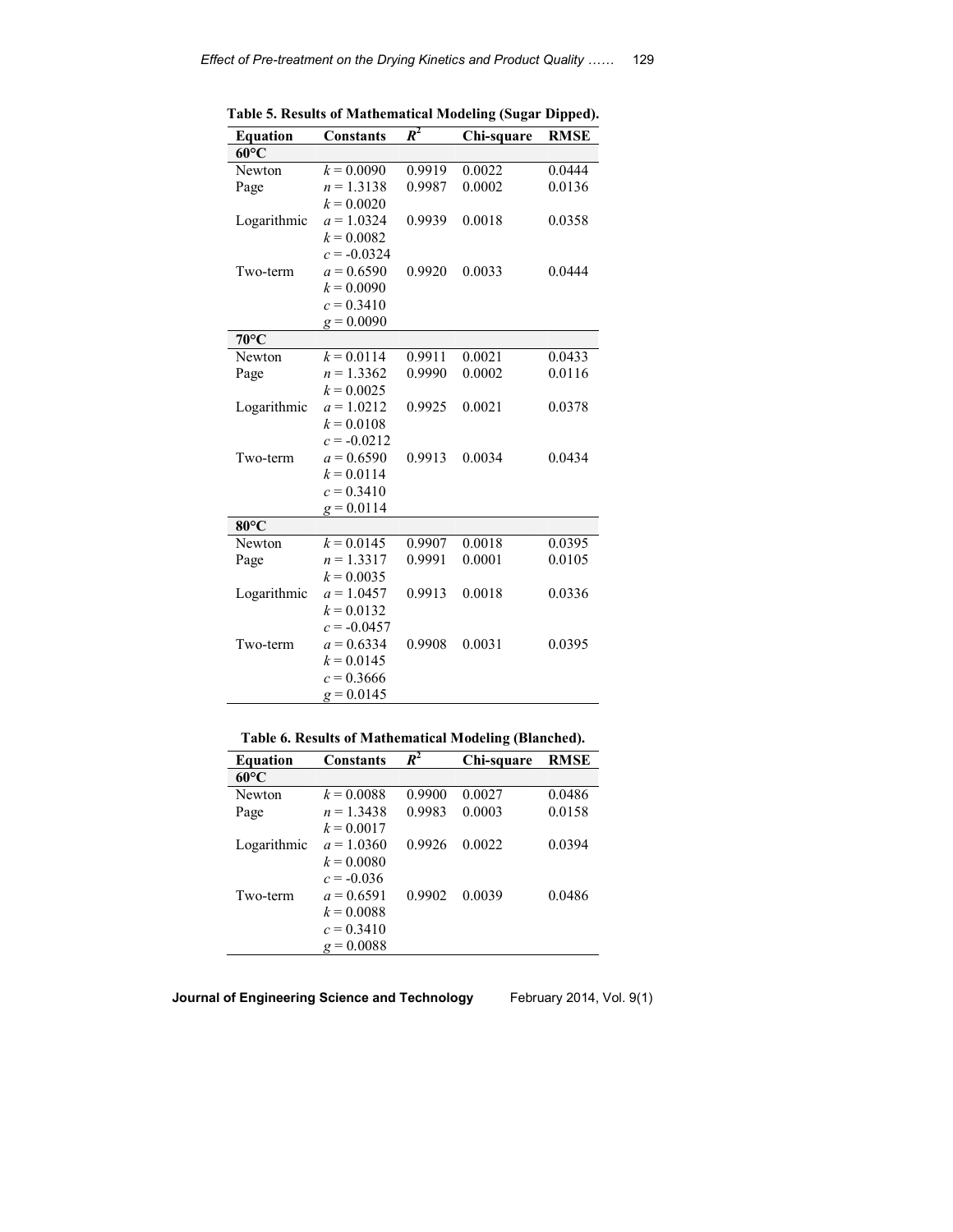| $70^{\circ}$ C |               |        |        |        |
|----------------|---------------|--------|--------|--------|
| Newton         | $k = 0.0133$  | 0.9920 | 0.0018 | 0.0401 |
| Page           | $n = 1.3130$  | 0.9992 | 0.0002 | 0.0108 |
|                | $k = 0.0034$  |        |        |        |
| Logarithmic    | $a = 1.0685$  | 0.9937 | 0.0013 | 0.0288 |
|                | $k = 0.0116$  |        |        |        |
|                | $c = -0.0685$ |        |        |        |
| Two-term       | $a = 0.6582$  | 0.9921 | 0.0032 | 0.0402 |
|                | $k = 0.0133$  |        |        |        |
|                | $c = 0.3418$  |        |        |        |
|                | $g = 0.0133$  |        |        |        |
| $80^{\circ}$ C |               |        |        |        |
| Newton         | $k = 0.0165$  | 0.9921 | 0.0014 | 0.0349 |
| Page           | $n = 1.3084$  | 0.9994 | 0.0001 | 0.0088 |
|                | $k = 0.0045$  |        |        |        |
| Logarithmic    | $a = 1.0317$  | 0.9924 | 0.0015 | 0.0310 |
|                | $k = 0.0154$  |        |        |        |
|                | $c = -0.0317$ |        |        |        |
| Two-term       | $a = 0.6332$  | 0.9922 | 0.0024 | 0.0349 |
|                | $k = 0.0165$  |        |        |        |
|                | $c = 0.3668$  |        |        |        |
|                | $g = 0.0165$  |        |        |        |

Figure 3 shows the comparison between the experimental and predicted drying curves for the various drying treatments (control, blanched and sugar dipped). The close fitting between the Page model and the experimental data can be seen clearly in the charts. The application of Page model has been used widely in modelling of other fruit products [16-18]. The basic form of the page model is similar to the Newton model except for the correction factor '*n*' that is added to the equation to improve its fitting accuracy. Exact reason for such inclusion of this factor is unknown and has not been reported elsewhere. It is believed that the factor 'n' is merely an empirical constant that has no theoretical reasoning at all.

Table 7 shows the effective diffusivity values  $(D_e)$  which range from  $9.5 \times 10^{-8}$ to  $1.0 \times 10^{-7}$  m<sup>2</sup>/s. The diffusivity values are well within the range reported for most food materials in the magnitude of  $10^{-12}$ - $10^{-8}$  m<sup>2</sup>/s [19] and also from those reported by Mauro et al. [20].

|                           | Effective diffusivity $(m^2/s)$ |                       |                       |  |
|---------------------------|---------------------------------|-----------------------|-----------------------|--|
| Temperature $(^{\circ}C)$ | Control                         | Sugar-dipped          | <b>Blanched</b>       |  |
| 60                        | $9.45 \times 10^{-8}$           | $7.51 \times 10^{-8}$ | $7.72\times10^{-8}$   |  |
| 70                        | $9.33\times10^{-8}$             | $9.54\times10^{-8}$   | $1.08 \times 10^{-7}$ |  |
| 80                        | $1.21 \times 10^{-7}$           | $7.68\times10^{-8}$   | $8.10\times10^{-8}$   |  |
| Average                   | $1.03\times10^{-7}$             | $8.24 \times 10^{-8}$ | $8.87\times10^{-8}$   |  |
| Mauro et al. [20]         | $2.49 - 4.54 \times 10^{-10}$   |                       |                       |  |

**Table 7. Effective Diffusivity Values of Star Fruit Slices.** 

**Journal of Engineering Science and Technology**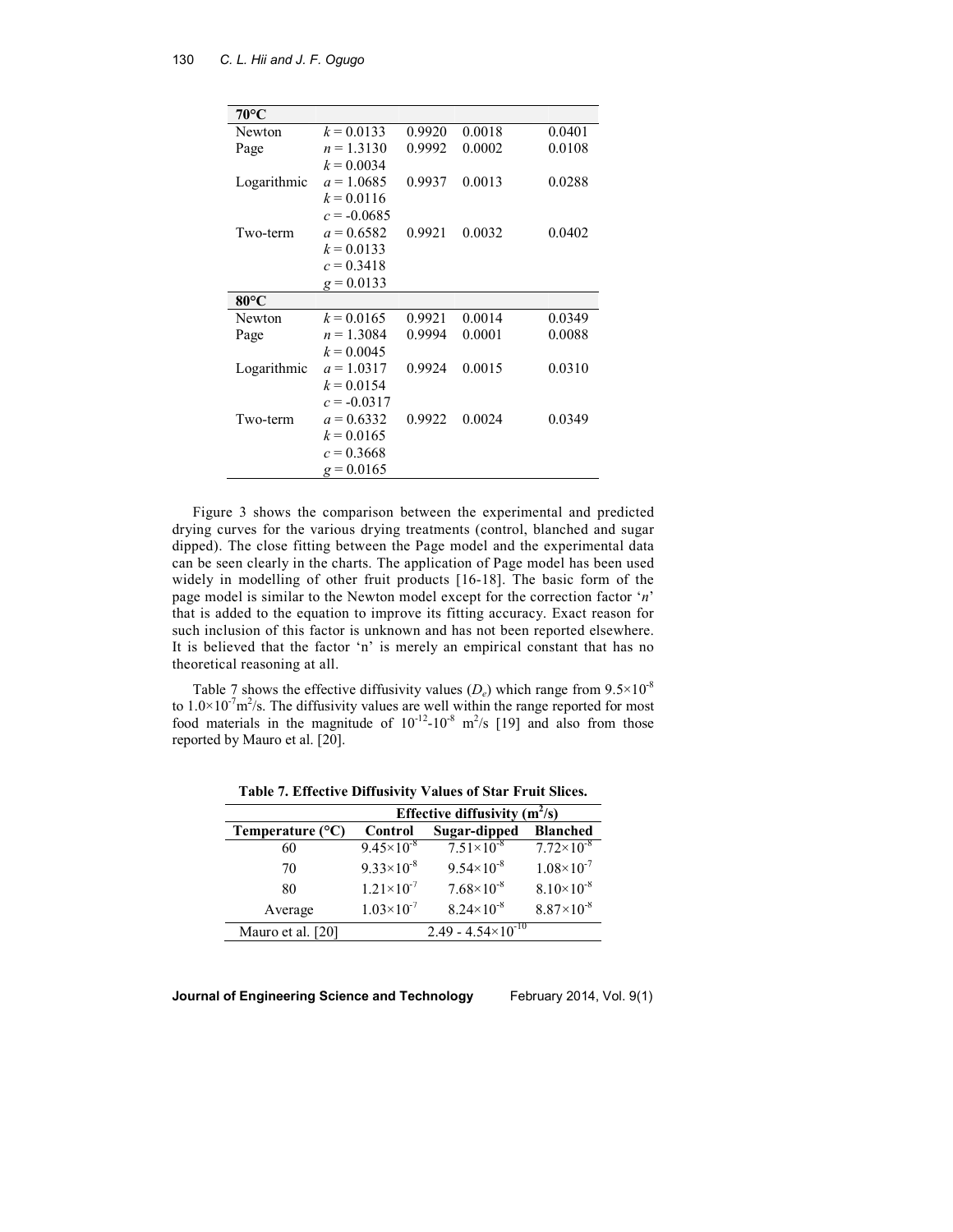

**Fig. 3. Comparison between the Predicted and Experimental Data Based on Page Model.**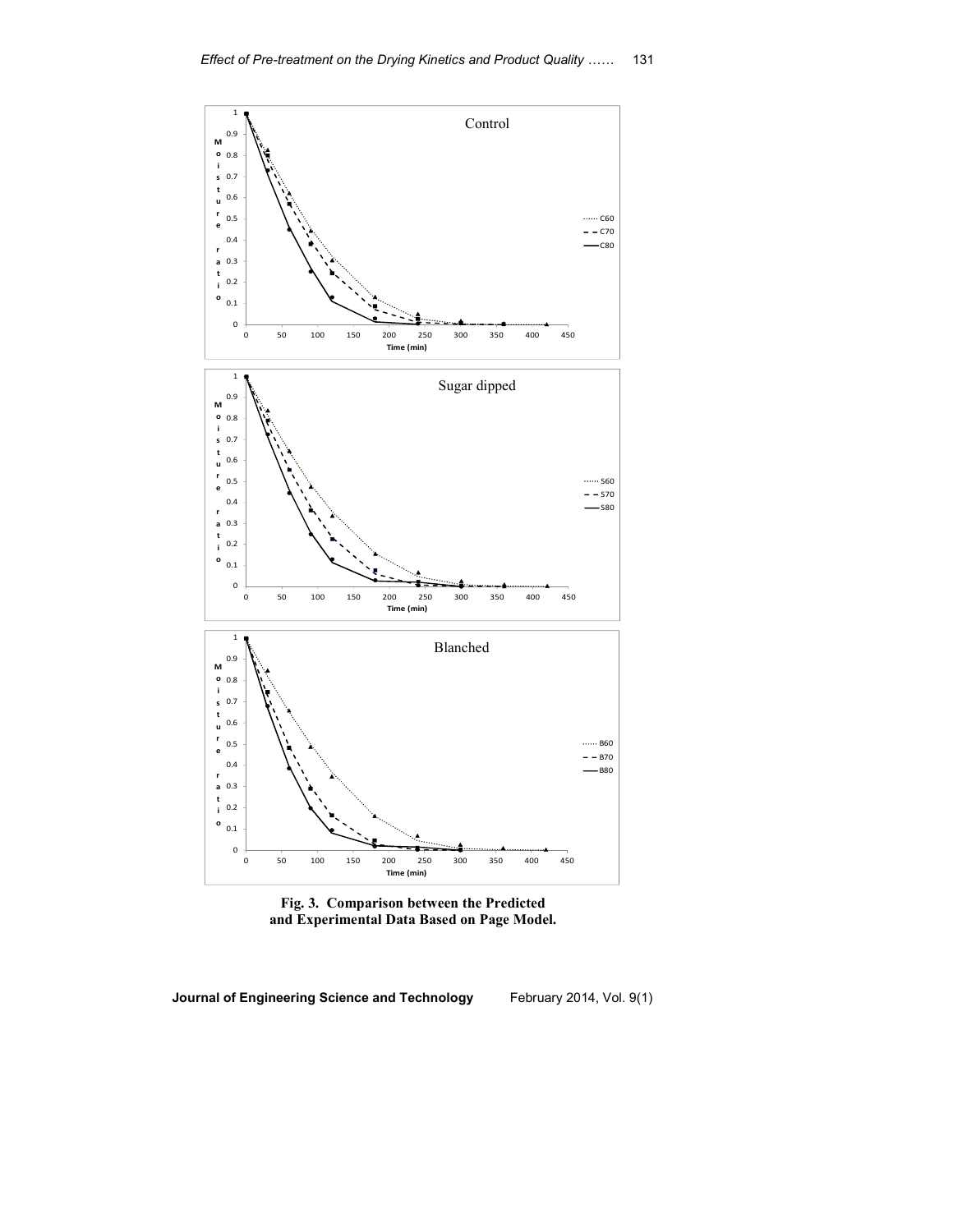There is no obvious trend that describes the relationship between the diffusivity values and the temperatures in each treatment except for the control samples which still show an increasing trend with temperature. Several reasons could have attributed to the observations in the sugar-dipped and blanched samples. Firstly, this could be due to the inadequacy of the analytical solution where only the first term was used for estimation and secondly, upon dipping and blanching some modifications have been made to the fruit's tissue which changed the moisture diffusion path during drying. However, this can only be verified with microstructure analyses by using scanning electron microscopy but was not done in this study. Thirdly, it must be noted that diffusivity was determined from Eq. (6) which assumed negligible shrinkage during drying. Inclusion of shrinkage would imply a variable diffusivity model due to the reducing diffusion path/thickness which was not determined in this study.

However, in average the sugar dipped samples showed lower values compared to the control and blanched samples, which could be due to the sugar syrup that coated the external surface of the fruit slices and added an additional layer of resistance to mass transfer.

### **3.2. Product quality**

Overall colour changes of the star fruit slices during drying are as shown in Table 8. All the values are within the range from 12.6 to 22.4 which mostly indicates very obvious colour change as compared to the fresh samples [21].

| TWORE OF OTHER COLUMN CHANGES OF SAME TE WILDER STREET |                                    |              |                 |  |
|--------------------------------------------------------|------------------------------------|--------------|-----------------|--|
|                                                        | Overall Colour Change $(\Delta E)$ |              |                 |  |
| Temperature $(^{\circ}C)$                              | Control                            | Sugar dipped | <b>Blanched</b> |  |
| 60                                                     | 12.8                               | 12.7         | 24.4            |  |
| 70                                                     | 12.6                               | 12.6         | 14.7            |  |
| 80                                                     | 13.1                               | 13.7         | 15.1            |  |
| Average                                                | 12.8                               | 130          |                 |  |

**Table 8. Overall Colour Changes of Star Fruit Slices.** 

In average, the blanched samples showed a greater colour change as compared to the control and sugar dipped samples. Star fruit is known to contain high amount of ascorbic acids/sugars and upon blanching coupled with thermal treatment, this could lead to non-enzymatic browning [22]. This is further confirmed by the work from Campos et al. [23] where the non-treated star fruits showed greater browning upon blanching and resulted in greater overall colour change ( $\Delta E = 16$ ).

Shrinkage ratios show a decreasing trend with decreasing moisture ratios in Fig. 4. Drastic change in thickness can be seen from  $MR = 1$  to 0.1 which corresponds to the greater rate of moisture removal during the falling rate period.

Visual inspections showed a drastic collapse of the fruit pulps structure as moisture is removed from the pulp tissue. The slight increment in shrinkage ratios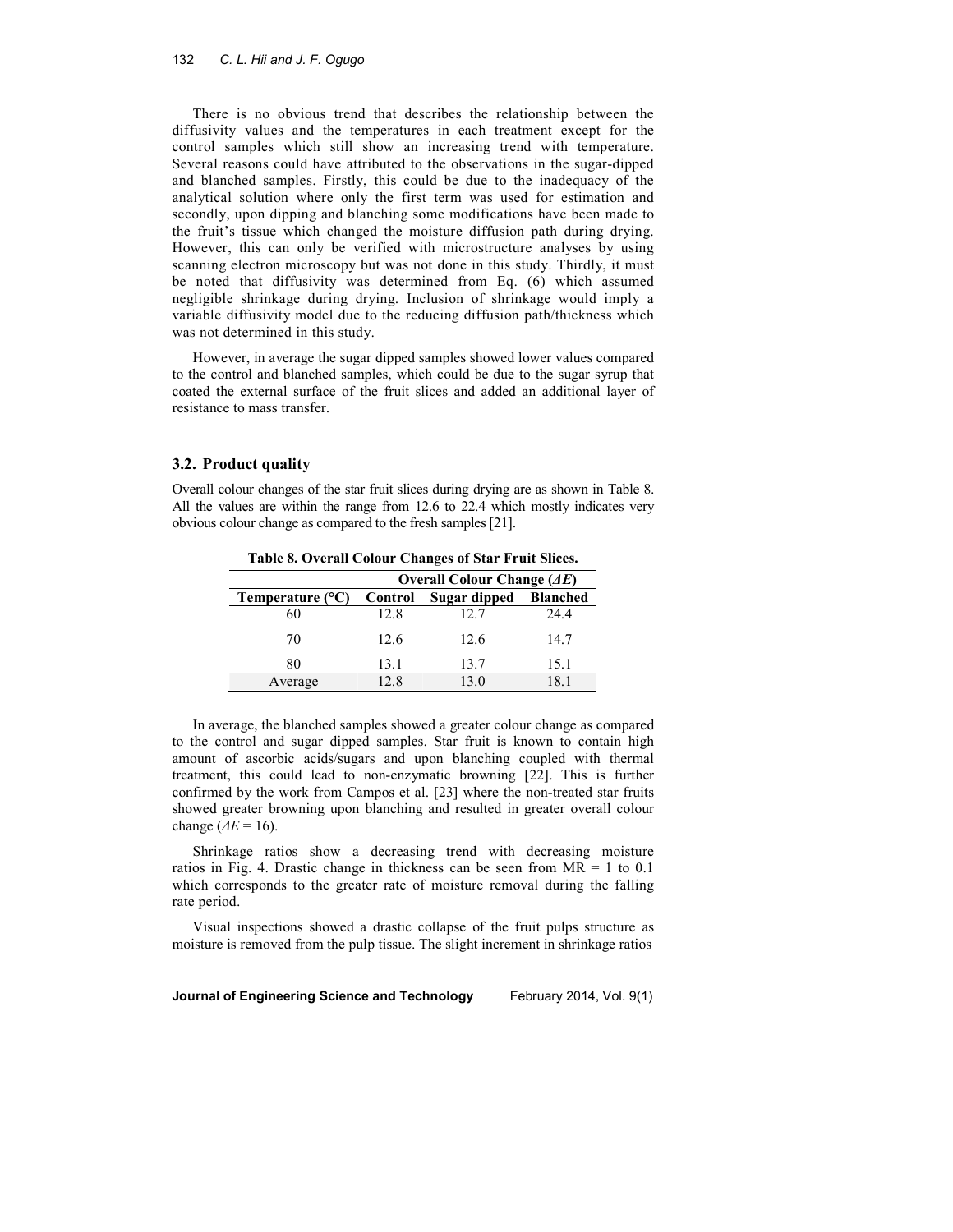



at moisture ratios of 0.1 and below could be due to the puffing effect. Since all the samples were dried at fast drying rates at temperature of more than 60°C, this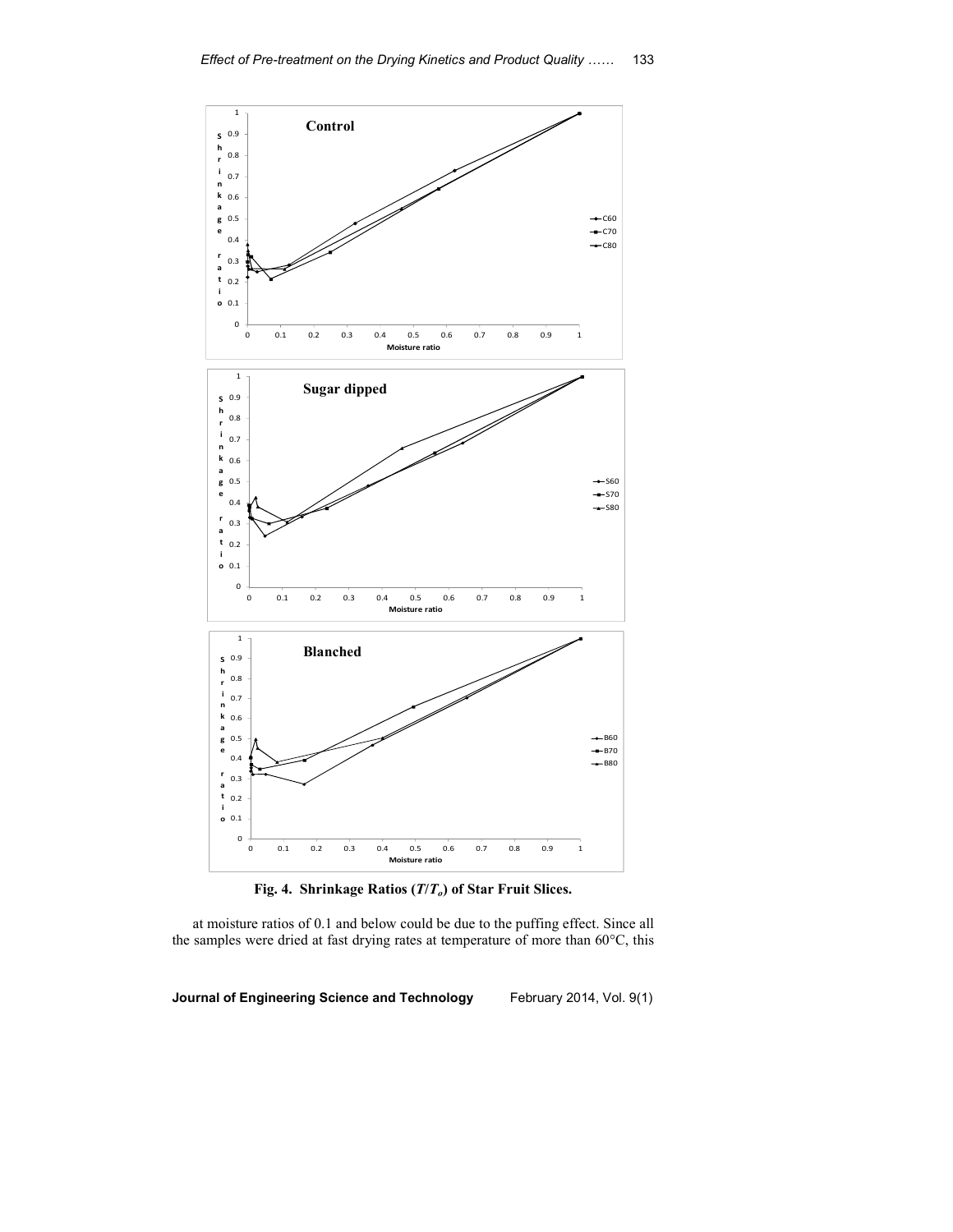could result in formation of crust on the product surface. Together with moisture vaporization, large internal pressure started to build-up and resulted in puffing which caused slight volume expansion [24].

## **4. Conclusions**

The drying studies showed that Page model was found able to predict the experimental data well and effective diffusivity values were found within the range as reported for food materials. However, the sugar dipped samples showed lower diffusivity values which could be due to extra mass transfer resistance from the sugar syrup coating. Overall colour changes were more significant in the blanched samples which could be due to non-enzymatic browning since star fruit contains high amount of ascorbic acids and sugars. Drastic change in shrinkage was observed in the falling rate period but puffing was observed at the lower moisture content level.

## **Acknowledgement**

The authors would like to acknowledge the research support given by the Faculty of Engineering, University of Nottingham, Malaysia Campus.

## **References**

- 1. Nkasone, H.Y.; and Paull, R.E. (1998). *Tropical fruits*. UK: CAB International.
- 2. Anon. (1994) Retrieved March 1, 2013, from http://university.uog.edu/cals/ people/PUBS/Carambol/ MG26900.pdf.
- 3. Shui, G.; and Leong, L.P. (2004). Analysis of polyphenolic antioxidants in star fruit using liquid chromatography and mass spectrometry. *Journal of Chromatography A*, 1022(1-2), 67-75.
- 4. The Star. (2010). Retrieved August 1, 2011, from http:// biz.thestar.com.my/ news/ story.asp?file=/ 2010/8/3/ business/6781157.
- 5. Mokji, M.M.; and Abu Bakar, S.A.R. (2007). Star fruit classification based on linear hue computation. *ELEKTRIKA, Journal of Electrical Engineering*, 9(2), 14-19.
- 6. Mabrouk, S.B.; Khiari, B.; and Sassi, M. (2006). Modelling of heat and mass transfer in a tunnel dryer. *Applied Thermal Engineering*, 26(17-18), 2110-2118.
- 7. Ong, S.P.; and Law, C.L. (2010). Drying kinetics and antioxidant phytochemicals retention of salak fruit under different drying and pretreatment conditions. *Drying Technology,* 29(4), 429-441.
- 8. Chong, C.H.; Figiel, A.; and Law, C.L. (2010). Intermittent hot air, dehumidified air, heat pump and convective cum vacuum microwave drying characteristics and models. *ASEAN Journal of Chemical Engineering*, 10(2), 50-55.
- 9. Bazyma, L.A.; Guskov, V.P.; Basteev, A.V.; Lyashenko, A.M.; Lyakhno, V.; and Kutovoy, V.A. (2006). The investigation of low temperature vacuum